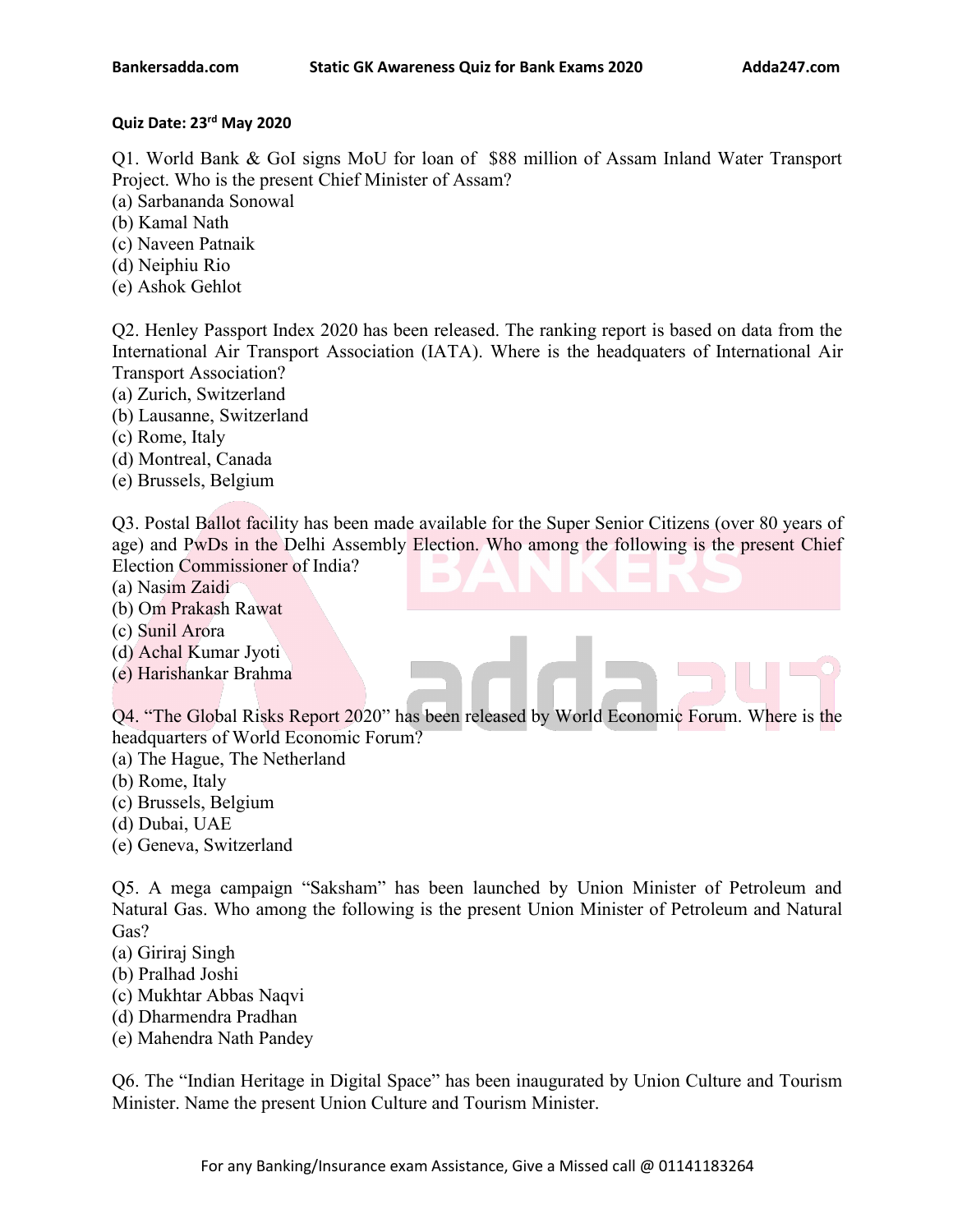- (a) Jitendra Singh
- (b) Mansukh L. Mandaviya
- (c) Raj Kumar Singh
- (d) Hardeep Singh Puri
- (e) Prahlad Singh Patel

Q7. Robert Abela has won the elections to [become](https://www.adda247.com/product-onlineliveclasses/3540/sbi-po-ka-maha-pack-online-live-classes-test-series-video-courses-ebooks-in-english-medium) the Prime Minister of Malta. What is the capital of Malta?

- (a) Valletta
- (b) Birgu
- (c) Senglea
- (d) Mdina
- (e) Sliema

Q8. The Prime Minister of Russia, Dmitry Medvedev has resigned to lead the Russia's Security Council. Who is the present President of Russia?

- (a) Mikhail Kasyanov
- (b) Vladimir Putin
- (c) Ivan Silayev
- (d) Boris Yeltsin
- (e) Alexander Rutskoy

Q9. Bipul Behari Saha has been elected as the bureau member of International Union of Pure and Applied Chemistry (IUPAC) for the tenure of 2020-23. Where is the headquarters of International Union of Pure and Applied Chemistry (IUPAC)?

- (a) Vienna, Austria
- (b) New York, US
- (c) Geneva, Switzerland
- (d) Zurich, Switzerland
- (e) Washington DC, US

Q10. "The Global Risks Report 2020" has been released by World Economic Forum. Who is the founder of World Economic Forum?

- (a) Laurence D. Fink
- (b) Klaus Schwab
- (c) Chrystia Freeland
- (d) Mark Carney
- (e) Marc Benioff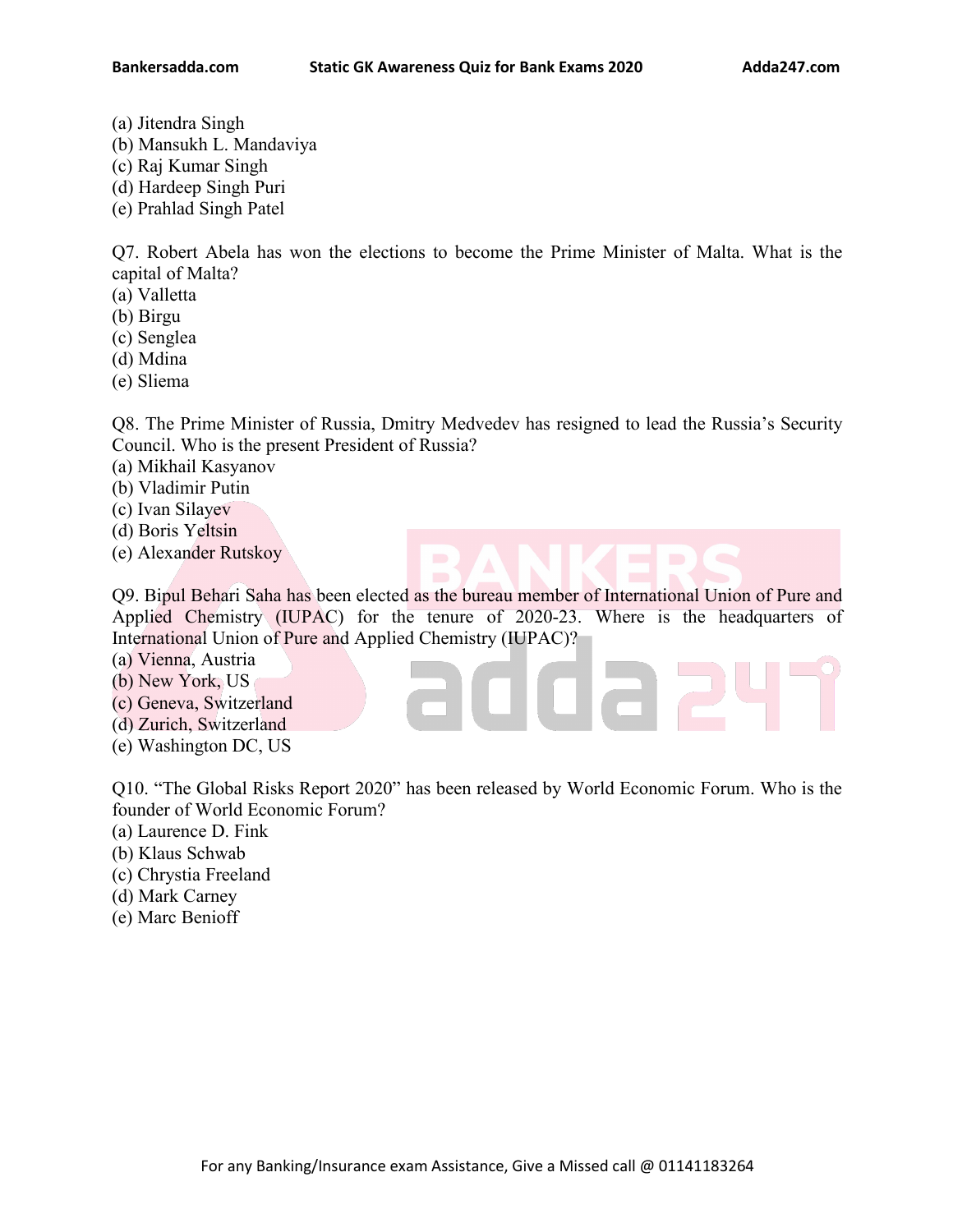

Q11. Goa is hosting the 5th edition of [Science](https://www.adda247.com/product-onlineliveclasses/3936/bank-maha-pack-6-months) Film Festival of India (SCI-FFI 2020). Which of the following Wildlife Sanctuary situated in Goa?

- (a) Gaga Wildlife Sanctuary
- (b) Balaram Ambaji Wildlife Sanctuary
- (c) Netravali Wildlife Sanctuary
- (d) Bir Shikargah Wildlife Sanctuary
- (e) Chail Wildlife Sanctuary

Q12. The Ministry of Commerce and Industry and the Ministry of Food Processing Industries, the UT Administration of Ladakh has organised the 1st-ever Food Processing Summit in the Union Territory Ladakh. Name the present Lt. Governor of Ladakh.

- (a) D K Joshi
- (b) Anil Baijal
- (c) Radha Krishna Mathur
- (d) Girish Chandra Murmu
- (e) Dineshwar Sharma

Q13. Arunachal Pradesh signed a memorandum of understanding (MoU) with International Union for Conservation of Nature's (IUCN) to red-listing of orchids. On which date Arunchal Pradesh day is observed?

- (a) 22nd February
- (b) 21st February
- (c) 20th February
- (d) 19th February
- (e) 18th February

Q14. Lt Col Yuvraj Malik has been appointed the Director of the National Book Trust (NBT) on deputation from the Indian Army. Where is the headquarters of National Book Trust?

- (a) Bengaluru
- (b) New Delhi
- (c) Mumbai
- (d) Kolkata
- (e) Pune

Q15. Gujarat Chief Minister Vijay Rupani has launched the 7th Economic Census process in the state. Name the present governor of Gujarat. (a) Jagdeep Dhankhar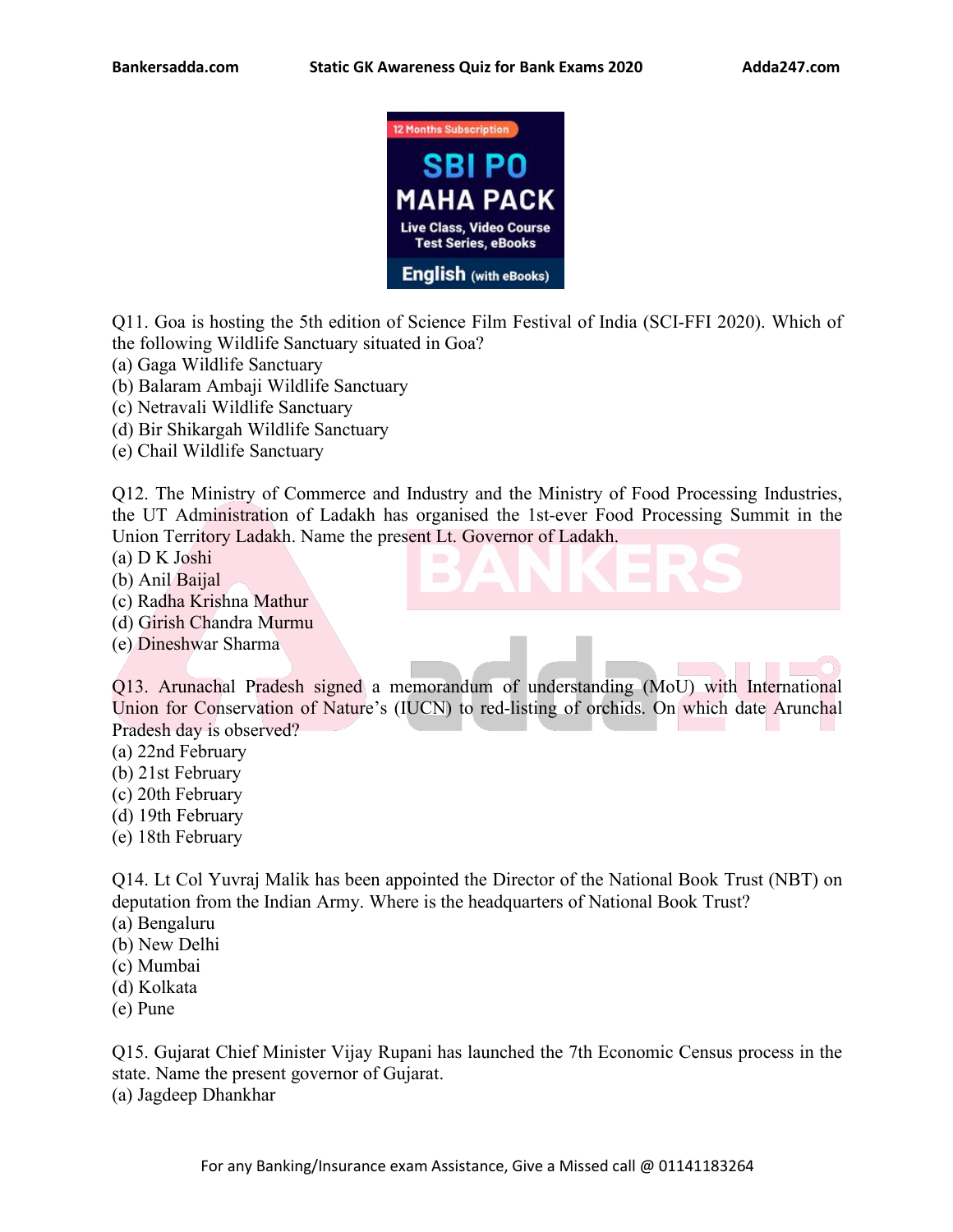(b) Arif Mohammed Khan (c) Baby Rani Maurya (d) Acharya Dev Vrat (e) R. N. Ravi

## **[Solutions](https://www.adda247.com/product-onlineliveclasses/3540/sbi-po-ka-maha-pack-online-live-classes-test-series-video-courses-ebooks-in-english-medium)**

S1. Ans.(a)

Sol. Sarbananda Sonowal is an Indian [politician,](https://www.adda247.com/product-onlineliveclasses/3936/bank-maha-pack-6-months) served as the Chief Minister of Assam since 2016.

S2. Ans.(d)

Sol. IATA's headquarters are in Montreal, Canada and the executive offices are in Geneva, Switzerland.

S3. Ans.(c)

Sol. Sunil Arora (born 13 April 1956) is the current and 23rd Chief Election Commissioner of India.

S4. Ans.(e)

Sol. The World Economic Forum (WEF), based in Geneva, Switzerland.

S5. Ans.(d)

Sol. Dharmendra Debendra Pradhan is currently the Minister of Petroleum & Natural Gas and Minister of Steel in the Second Modi Ministry.

S6. Ans. $(e)$ Sol. Prahlad Singh Patel (born 28 June 1960) is an Indian politician who is the current Minister of Tourism of India.

S7. Ans.(a)

Sol. Valletta is the capital city of Malta. Located in the South Eastern Region of the main island.

S8. Ans.(b)

Sol. The President of Russia is the political leader of Russia. Vladimir Putin is the president of Russia.

S9. Ans.(d)

Sol. The international headquarters office of the International Union of Pure and Applied Chemistry (IUPAC) is located in Zurich, Switzerland.

S10. Ans.(b)

Sol. Klaus Martin Schwab (born 30 March 1938) is a German engineer and economist best known as the founder and executive chairman of the World Economic Forum.